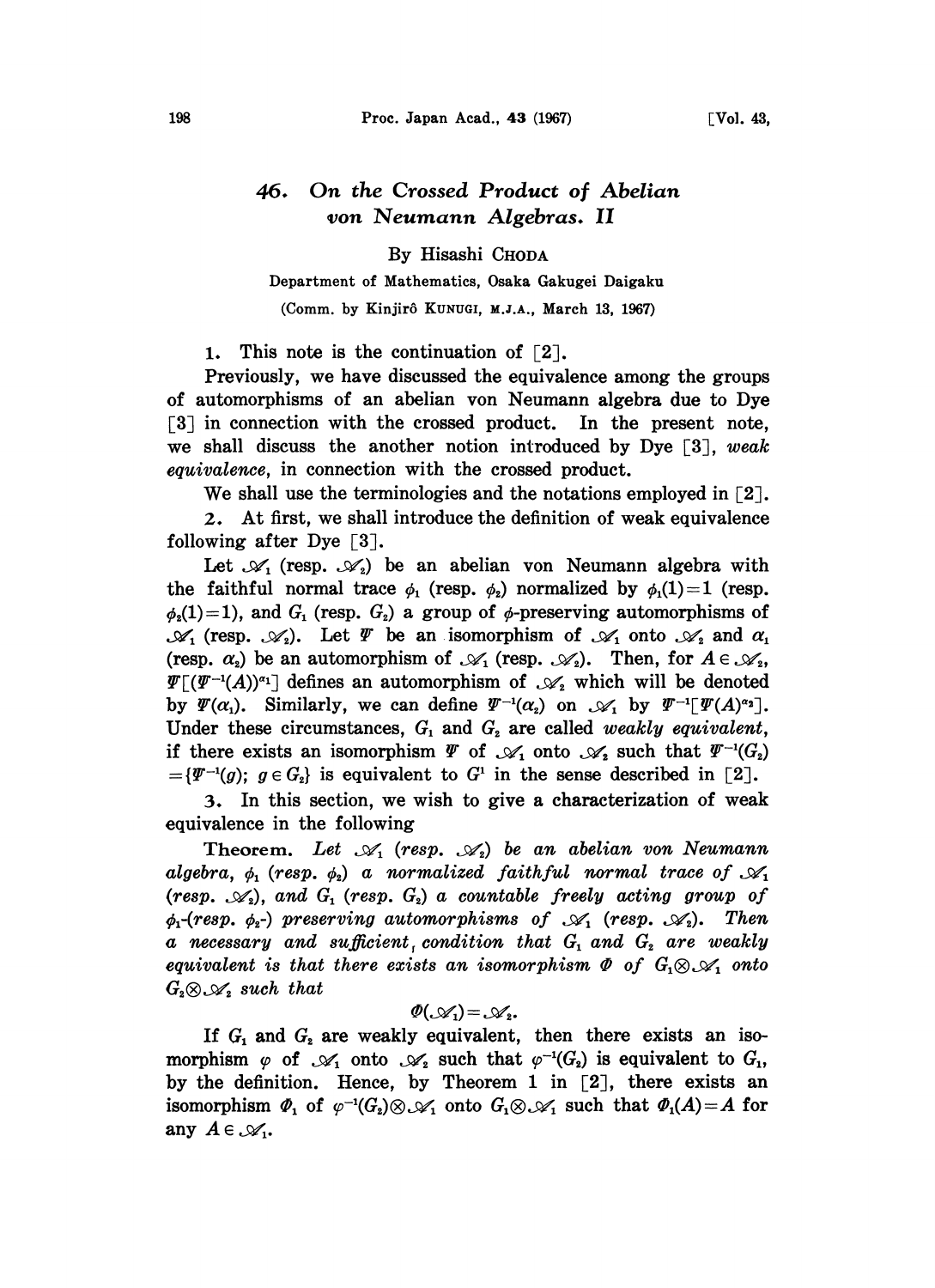Now, we shall need the following lemma which is a counterpart of  $\lceil 6;$  Remark of Lemma 1 in the case of abelian von Neumann algebras.

Lemma 1. For  $\mathcal{A}_1, \mathcal{A}_2, G_1, G_2,$  and  $\varphi$  as same as above, there exists an isomorphism  $\Phi_2$  of  $\varphi^{-1}(G_2) \otimes \mathcal{A}_1$  onto  $G_2 \otimes \mathcal{A}_2$  such that  $\Phi_2(\mathcal{A}_1) = \mathcal{A}_2$ .

We are able to trace the proof of  $\lceil 6;$  Lemma 1 in our case, we shall omit the proof of the lemma.

For these isomorphisms  $\Phi_1$  and  $\Phi_2$ , the mapping  $\Phi_2 \circ \Phi_1^{-1}$  is evidently an isomorphism of  $G_1 \otimes \mathcal{A}_1$  onto  $G_2 \otimes \mathcal{A}_2$  which satisfies  $\varPhi_2 \circ \varPhi_1^{-1}(\mathcal{A}_1) = \mathcal{A}_2$ .

Conversely, suppose that there exists an isomorphism  $\Phi$  of  $G_1 \otimes \mathcal{A}_1$  onto  $G_2 \otimes \mathcal{A}_2$  such that  $\mathcal{D}(\mathcal{A}_1) = \mathcal{A}_2$ . For any  $g \in G_2$ , there is a unitary operator  $U_g$  in  $G_2 \otimes \mathcal{A}_2$  such that

 $U^*_\sigma A U^-_g = A^{\rho}$ ,<br>Then,  $\Phi^{-1}(U_{\rho})$  is a unitary operator in  $G_1 \otimes \mathcal{A}_1$  and  $U^*_g A U_g = A^g,$ for any  $A \in \mathcal{A}_2$ .

Therefore  $\varPhi^{-1}(g)$  can be extended to an inner automorphism of  $\Phi^{-1}(U^*_g \Phi(A)U_g) = \Phi^{-1}(U_g)A\Phi^{-1}(U_g),$ for any  $A \in \mathcal{A}_1$ .  $G_1 \otimes \mathcal{A}_1$ , whence by [1; Theorem 2]  $\mathcal{Q}^{-1}(g) \in [G_1]$ , that is,

 $(\cdot)$ <br>  $(\ast)$   $[\emptyset^{-1}(G_2)] \subset [[G_1]] = [G_1].$ (\*)  $[\![\varPhi^{-1}(G_2)] \subset [[G_1]] = [G_1]$ .<br>Likewise, we have  $\varPhi(G_1) \subset [G_2]$ , and so

 $G_1 \subset \varPhi^{-1}([G_2]).$ (\*\*)

In this place, we want to show the following

Lemma 2. Let  $\mathscr{A}_1$  and  $\mathscr{A}_2$  be as same as in Theorem. If  $\alpha$ Lemma 2. Let  $\mathscr{A}_1$  and  $\mathscr{A}_2$  be as same as in Theorem. If  $\alpha$  (resp.  $\beta$ ) is an automorphism of  $\mathscr{A}_1$  (resp.  $\mathscr{A}_2$ ) and  $\Psi$  is an iso-(resp.  $\beta$ ) is an automorphism of  $\mathcal{A}_1$  (re<br>morphism of  $\mathcal{A}_1$  onto  $\mathcal{A}_2$ , then we have

 $\Psi[F(\alpha, \Psi^{-1}(\beta)]=F(\Psi(\alpha), \beta).$ 

Proof. For any projection P of  $\mathscr{A}_{s}$  such that  $P \leq \Psi \lceil F(\alpha, \Psi^{-1}(\beta)) \rceil$ , we have

$$
[\Psi^{-1}(P)]^{\alpha} = \Psi^{-1}(P)^{\Psi^{-1}(\beta)} = \Psi^{-1}[(\Psi(\Psi^{-1}(P)))^{\beta}] = \Psi^{-1}(P^{\beta}).
$$
  
we have

Hence we have

$$
P^{\bullet(\alpha)} = \Psi[(\Psi^{-1}(P))^{\alpha}] = P^{\beta},
$$

and so we have finally

 $\Psi[F(\alpha, \Psi^{-1}(\beta))] \leq F(\Psi(\alpha), \beta).$ 

Similarly, we have also the converse inequality. Therefore, we have completed the proof of the lemma.

Now we shall return to the proof of the theorem. For any  $\alpha \in \varPhi^{-1}([G_2])$ , we have  $\varPhi(\alpha) \in [G_2]$ , and so

$$
\sum_{\mathbf{e}\,a_{\bullet}}F(\mathbf{\varPhi}(\alpha),g)\!=\!1.
$$

Hence, for any non-zero projection P of  $\mathscr{A}_2$ , there exists g of  $G_z$ such that  $F(\phi(\alpha), g)P\neq0$ . Therefore,

$$
\varPhi^{-1}[F(\varPhi(\alpha), g)]\varPhi^{-1}(P)\neq 0.
$$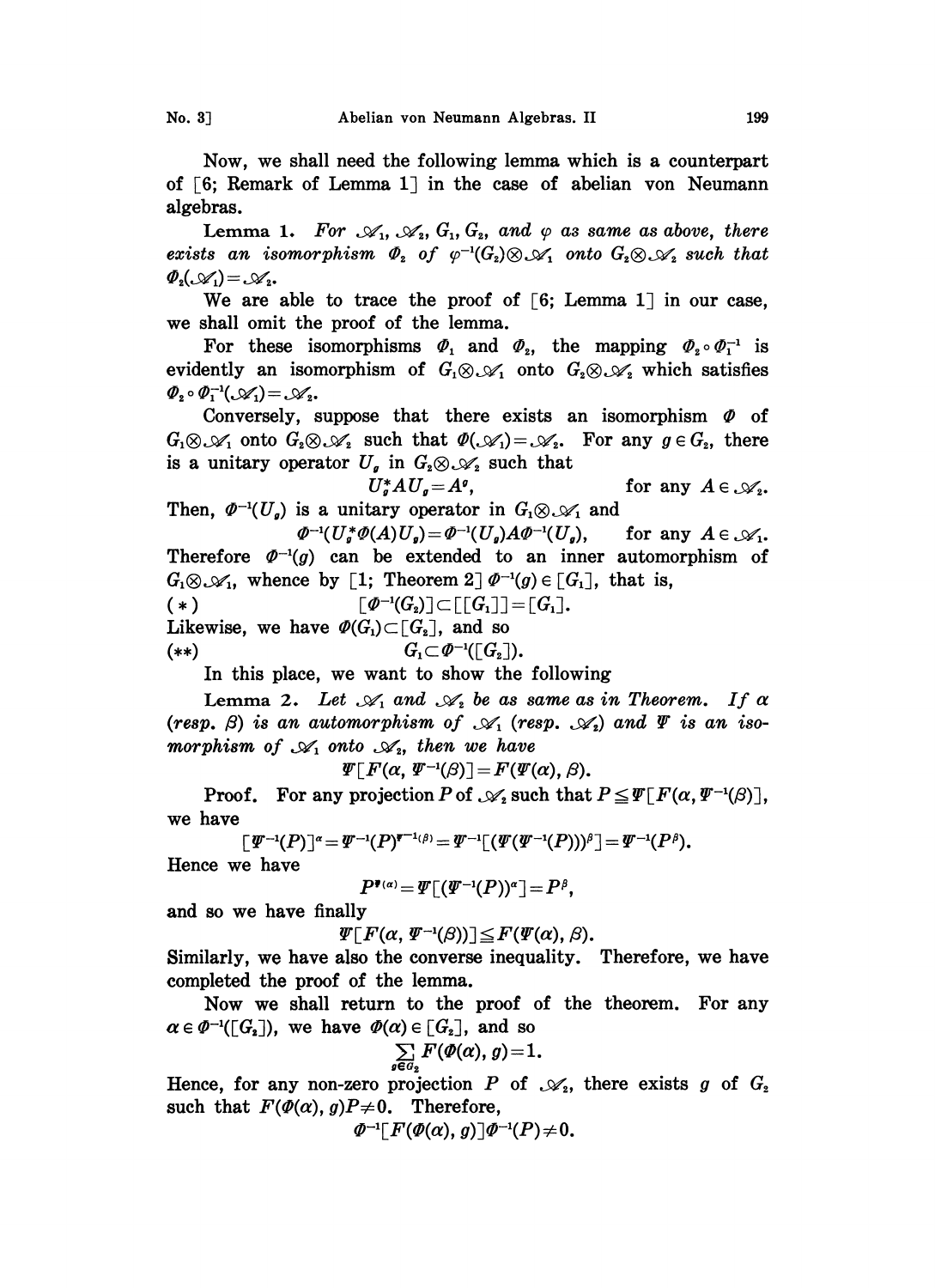Using Lemma 2, we have

 $F(\alpha, \phi^{-1}(g))\phi^{-1}(P) \neq 0.$ Since *P* is arbitrary, we have<br>  $\sum_{g \in G_2} F(\alpha, \Phi^{-1}(g)) = 1$ , that is,  $\alpha \in [\varPhi^{-1}(G_2)]$ . Therefore, we have  $\varPhi^{-1}(\lceil G_2 \rceil) \subset \lceil \varPhi^{-1}(G_2) \rceil$ .

Similarly, we have also the converse inequality:  $\lceil \varPhi^{-1}(G_2) \rceil \subset \varPhi^{-1}(\lceil G_2 \rceil)$ . Thus, we have

$$
\left[\varPhi^{-1}(G_{\scriptscriptstyle{\mathbf{2}}})\right]\!=\!\varPhi^{-1}(\left[\!\left[ G_{\scriptscriptstyle{\mathbf{2}}}\right]\!\right)\!).
$$

On the other hand, we have by  $(**)$  $\lceil G_1 \rceil \subset \lceil \varPhi^{-1}(\lceil G_2 \rceil) \rceil = \lceil \varPhi^{-1}(G_2) \rceil.$ (\*\*\*)

The relations  $(*)$  and  $(***)$  imply

 $\lceil G_1 \rceil = \lceil \varPhi^{-1}(G_2) \rceil.$ 

Hence  $G_1$  and  $G_2$  are weakly equivalent, which completes the proof of Theorem.

4. In E5; Lemma 5.2.3, Murray and yon Neumann stated without proof a remarkable theorem. In our language, it can be described as follows:

Let  $\mathscr A$  be a maximal abelian von Neumann algebra acting on a separable Hilbert space  $\hat{\mathfrak{g}}$  without minimal non-zero projection,  $\varphi$ <br>a faithful normal trace of  $\mathscr A$  with a normalized trace vector and  $G$  a countable ergodic freely acting abelian group of  $\varphi$ -preserving<br>automorphisms of  $\mathscr A$ . Then the crossed product  $G \otimes \mathscr A$  of  $\mathscr A$ by G is a hyperfinite II-factor.

They gave no indication of the proof except a remark which said "It requires some rather deep results on the decomposition of mappings of measurable sets...". Recently, Dye  $\lceil 4 \rceil$  succeeds in proof of the theorem of Murray and yon Neumann, as a consequence of his detailed study on measure preserving transformations.

In the remainder of the note, we shall give an another proof also basing on the analysis of Dye.

In fact, by  $\lceil 4$ ; Corollary 4.1 and  $\lceil 3$ ; Theorem 3, there exists a freely acting ergodic group  $K$  equivalent to  $G$ , which is a settheoretical union of a sequence  $K_1 \subset K_2 \subset \cdots$  of finite groups. Then by Theorem 1 in [2] the crossed product  $G \otimes \mathscr{A}$  of  $\mathscr{A}$  by G is isomorphic to the crossed product  $K \otimes \mathscr{A}$  of  $\mathscr{A}$  by K.

On the other hand, by the well-known theorem [5; Lemma 5.2.2],<br>the crossed product  $K \otimes \mathcal{N}$  is a hyperfinite factor. Therefore, the the crossed product  $K \otimes \mathcal{A}$  is a hyperfinite factor.<br>crossed product  $G \otimes \mathcal{A}$  is a hyperfinite  $II_1$ -factor.